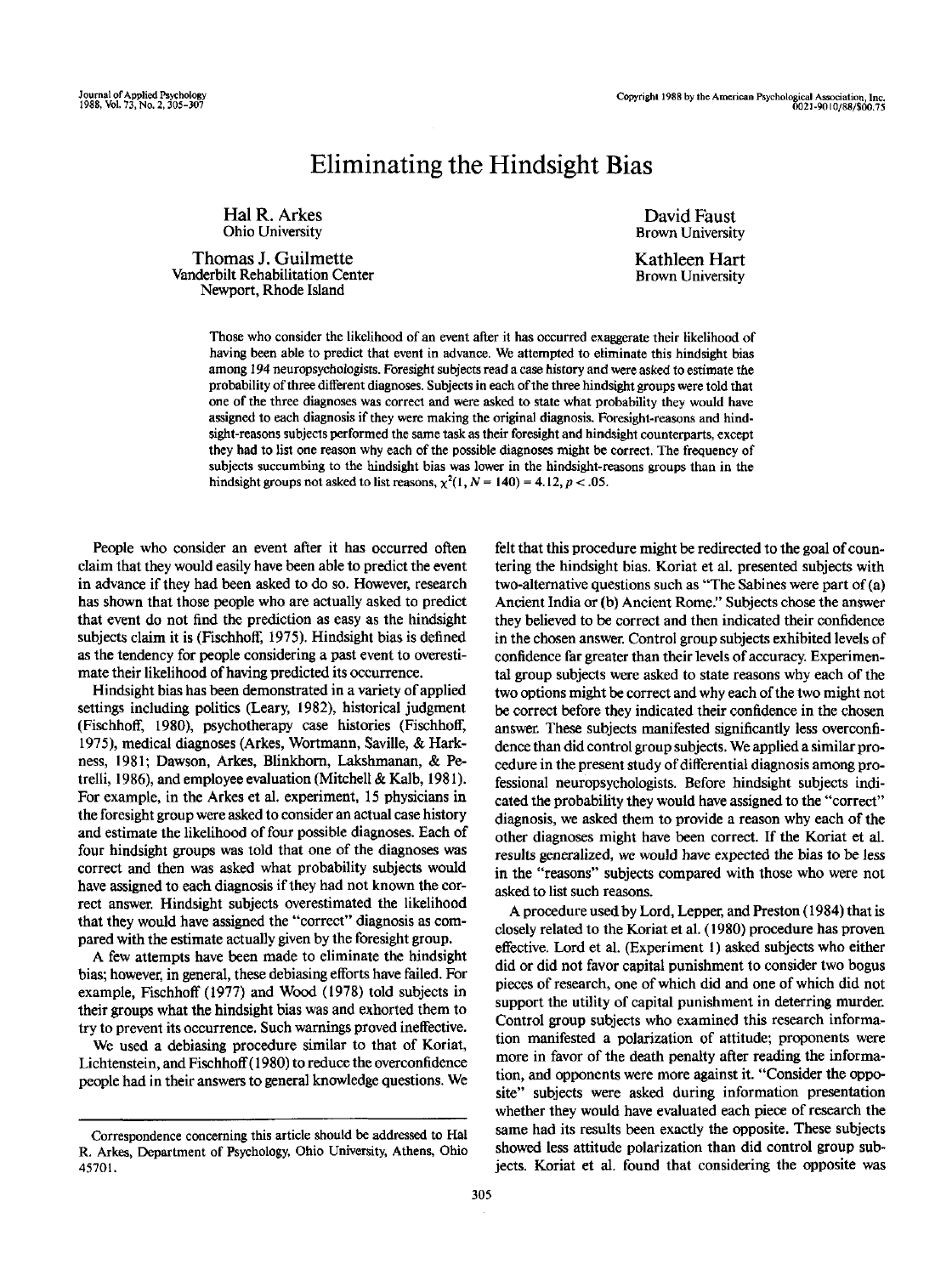effective in reducing overconfidence. However, Fischhoff and Macgregor (1982) simply could not replicate the Koriat et al. results in a situation similar to that used in the original study. Thus, another goal of our study was to help determine the replicability of the Koriat et al. findings.

### Method

## *Subjects*

As part of a separate study, a list was compiled of all of the psychologists in the United States who indicated neuropsychology as a primary field or area of specialization in either or both the preprint of the *Directory of the American Psychological Association* (American Psychological Association, 1984) and the 1983 edition (plus the 1984-1985 supplement) of the *National Register of Health Service Providers in Psychology.* Of these 3,472 persons, the great majority were engaged in clinical practice. The majority were men; 94% had a PhD degree, and 3% were diplomates in neuropsychology. Number of years elapsed since obtaining the last degree ranged from less than 1 to 69, with a median of 11 years. Almost 90% had held their degree for at least 4 years and almost 80% for at least 6 years.

A total of 480 psychologists were randomly selected from the sample and were divided into eight groups of 60 each.

# *Procedure*

The 60 subjects in the foresight group were mailed the following questionnaire:

We would greatly appreciate your taking a few minutes to read the case below, which is part of an adjunct study on neuropsychological diagnosis. We would like you to decide what probability you would have assigned to each of three possible conditions had you been making the diagnosis.

A fifty-five-year-old man presents to an outpatient psychiatric clinic in a mildly confused and agitated state. He is oriented to person and place but is uncertain about the date, misstating it by about a week. He says he is having problems with his "nerves," and he exhibits a mild bilateral intention tremor.

Review of background information indicates an unsteady work history with frequent job changes over the last three years. He has not even held undemanding jobs over the last two years due to poor work performance. The man's social network is limited to "a few drinking buddies." His wife reports that he has been drinking steadily for at least five years, averaging a six-pack or more a day, but that he stopped drinking one week ago when a close friend was killed while driving home from a bar. She also says that "he can't remember like he used to, his memory is getting worse and worse," and that "both of his parents got the same problem and went right downhill," when they were in their fifties. When questioned, she is not certain what condition the parents had but indicates they died in their early sixties and fears her husband will die similarly.

Neurological exam is normal except for bilateral tremor. A CT-Scan is "equivocal but probably normal," although mild cortical atrophy cannot be ruled out. Neuropsychological testing indicates mild to moderate dysfunction across most areas with the greatest difficulties shown in attention, concentration, and higher level reasoning. For example, Digit Span is 4 (forwards) and  $\overline{3}$  (backwards), and performance is poor on Trails (Part B) and Wisconsin Card Sorting Test.

Based on your consideration of the case, what is the probability you would assign to each of the diagnoses as the *primary* one?

| Table 1 |                                             |  |
|---------|---------------------------------------------|--|
|         | Mean Probability Assigned to Each Diagnosis |  |

|            | Ν  | Outcome<br>provided | Outcome evaluated           |                                |                                        |  |
|------------|----|---------------------|-----------------------------|--------------------------------|----------------------------------------|--|
| Group      |    |                     | Alcohol<br>withdraw<br>(AW) | Alzheimer's<br>disease<br>(AD) | Brain damage/<br>alcohol abuse<br>(BD) |  |
| No reasons |    |                     |                             |                                |                                        |  |
| Foresight  | 30 | None                | 37                          | 26                             | 37                                     |  |
| Hindsight  | 22 | AW                  | 44 (12)                     | 24                             | 33 <sup>a</sup>                        |  |
| Hindsight  | 22 | AD                  | 27                          | 34(11)                         | 38 <sup>a</sup>                        |  |
| Hindsight  | 28 | BD                  | 22                          | 28                             | 50 (19)                                |  |
| Reasons    |    |                     |                             |                                |                                        |  |
| Foresight  | 24 | None                | 33                          | 32                             | 34                                     |  |
| Hindsight  | 22 | AW                  | 29(5)                       | 34                             | 36 <sup>a</sup>                        |  |
| Hindsight  | 23 | AD                  | 22                          | 39(10)                         | 39                                     |  |
| Hindsight  | 23 | BD                  | 22                          | 38                             | 39 <sup>a</sup> (13)                   |  |

*Note.* All probabilities are multiplied by 100. The numbers in parentheses indicate the number of neuropsychologists whose probability for that particular diagnosis exceeded the corresponding foresight estimate. <sup>a</sup> Row does not sum to 100.0 because of rounding error.

Assign a probability to each, making sure the probabilities add to 100%.

| Alcohol withdrawal                      | %  |
|-----------------------------------------|----|
| Alzheimer's disease                     |    |
| Brain damage secondary to alcohol abuse | ą, |

Each of the three hindsight groups had an extra sentence inserted between the two sentences that were in the first paragraph of instructions to the foresight group. The three sentences (one for each of the hindsight groups) were as follows: "This is the case of a man with a primary diagnosis of alcohol withdrawal." "This is the case of a man with a primary diagnosis of Alzheimer's disease." "This is the case of a man with a primary diagnosis of brain damage secondary to alcohol abuse."

Foresight-reasons-group subjects received a questionnaire like the one received by foresight subjects, except the following was inserted before the final paragraph: "After *each* of the following diagnoses, please jot down one piece of evidence from the case history that would support that particular diagnosis as the primary one." The three possible diagnoses were then listed.

The three hindsight-reasons questionnaires differed from the hindsight ones in an analogous way.

### Results

Completed questionnaires were returned by 194 (40%) of the psychologists. Each of the eight cells ranged in size from 22 to 30 subjects. The mean probability assigned to each diagnosis by each group is presented in Table 1. Also included in the table within parentheses are the number of neuropsychologists whose probability for each diagnosis exceeded the corresponding foresight estimate.

Because the probabilities assigned to the three diagnoses are ipsative for every subject—the estimates must add up to 100 normal parametric statistical procedures are problematic. Another way to examine the data is simply to compare the number of hindsight and hindsight-reasons subjects who manifested a bias. Of 72 hindsight subjects, 42 (58%) gave a higher probability estimate to the correct diagnosis than the corresponding esti